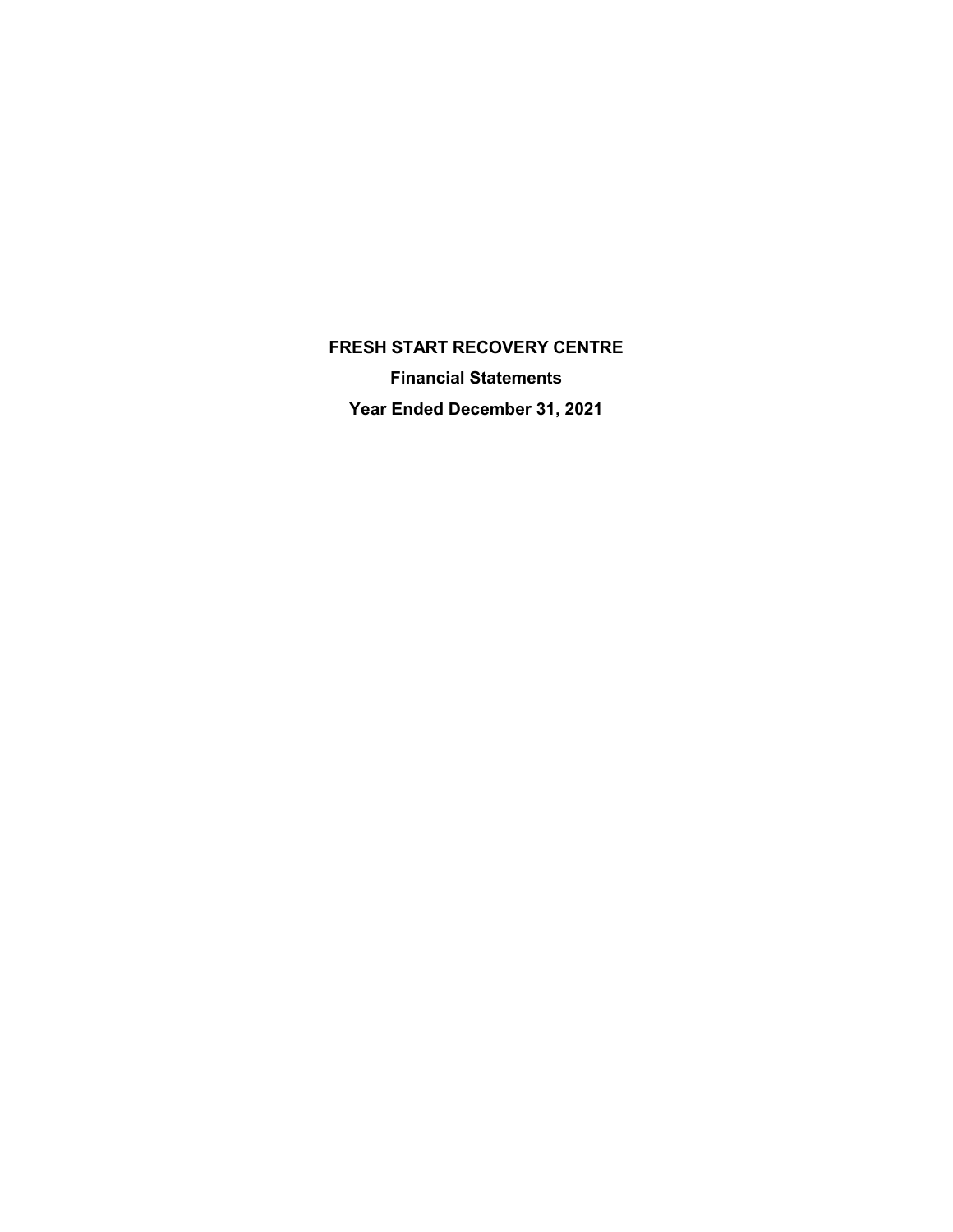# **FRESH START RECOVERY CENTRE Index to Financial Statements Year Ended December 31, 2021**

|                                               | Page     |
|-----------------------------------------------|----------|
| <b>INDEPENDENT AUDITOR'S REPORT</b>           | $1 - 2$  |
| FINANCIAL STATEMENTS                          |          |
| <b>Statement of Financial Position</b>        | 3        |
| <b>Statement of Revenues and Expenditures</b> | $4 - 5$  |
| Statement of Changes in Net Assets            | 6        |
| <b>Statement of Cash Flows</b>                | 7        |
| Notes to Financial Statements                 | $8 - 13$ |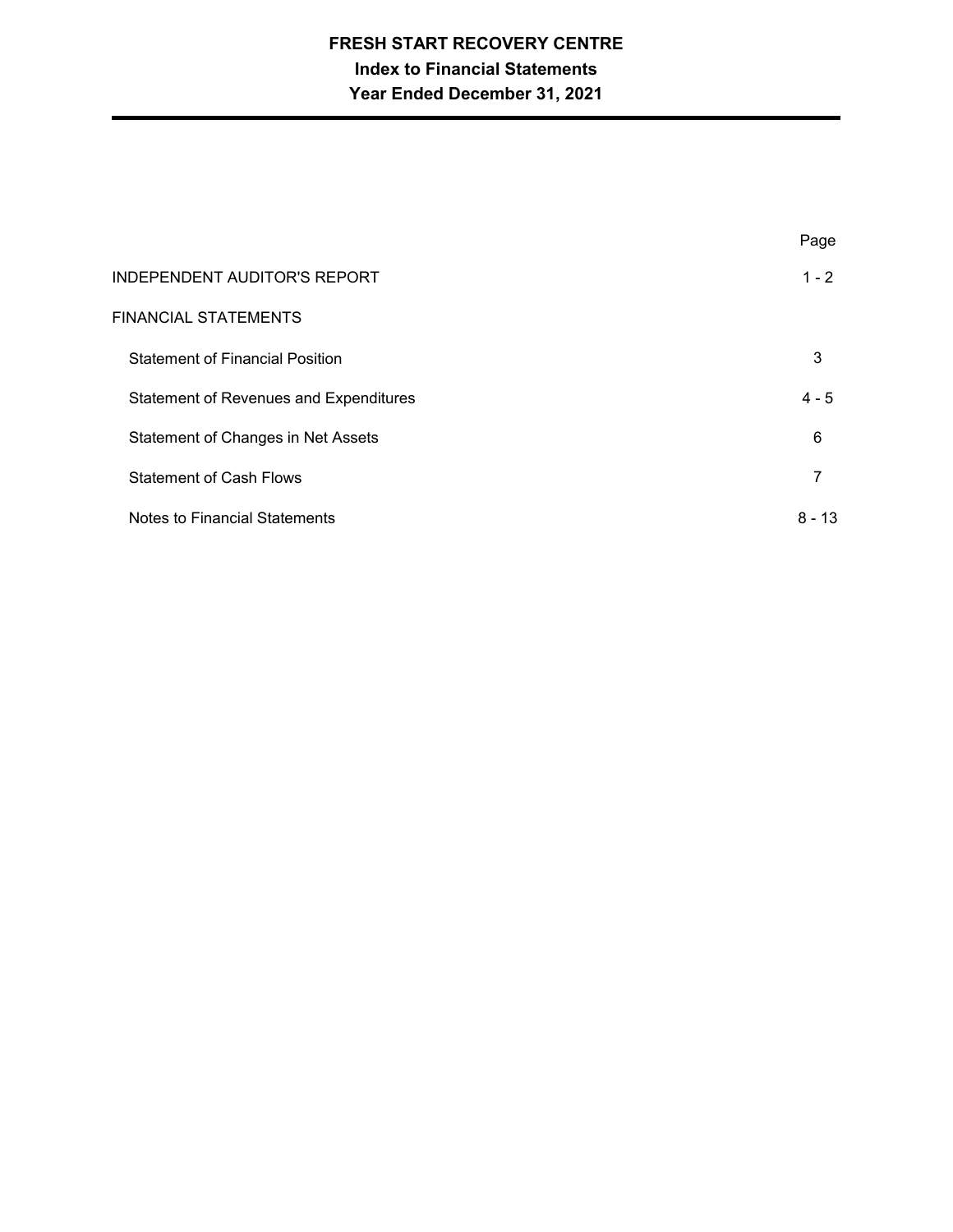# $C$ & $E$ CHARTERED PROFESSIONAL ACCOUNTANTS

*Derek M. Cremers Professional Corporation J. Scott Chomistek Professional Corporation Hans Peter Cremers Professional Corporation*

# **INDEPENDENT AUDITOR'S REPORT**

To the Directors of Fresh Start Recovery Centre

# *Qualified Opinion*

We have audited the financial statements of Fresh Start Recovery Centre (the Centre), which comprise the statement of financial position as at December 31, 2021, and the statements of revenues and expenditures, changes in net assets and cash flows for the year then ended, and notes to the financial statements, including a summary of significant accounting policies.

In our opinion, except for the possible effects of the matter described in the *Basis for Qualified Opinion* section of our report, the accompanying financial statements present fairly, in all material respects, the financial position of the Centre as at December 31, 2021, and the results of its operations and its cash flows for the year then ended in accordance with Canadian accounting standards for not-for-profit organizations.

# *Basis for Qualified Opinion*

In common with many not-for-profit organizations, the Centre derives revenue from fundraising activities the completeness of which is not susceptible to satisfactory audit verification. Accordingly, verification of these revenues was limited to the amounts recorded in the records of the Centre. Therefore, we were not able to determine whether any adjustments might be necessary to fundraising and donations revenue, excess of revenues over expenses, and cash flows from operations for the year ended December 31, 2021, current assets and net assets as at December 31, 2021. Our audit opinion on the financial statements for the year ended December 31, 2020 was modified accordingly because of the possible effects of this limitation of scope.

We conducted our audit in accordance with Canadian generally accepted auditing standards. Our responsibilities under those standards are further described in the *Auditor's Responsibilities for the Audit of the Financial Statements* section of our report. We are independent of the Centre in accordance with the ethical requirements that are relevant to our audit of the financial statements in Canada, and we have fulfilled our other ethical responsibilities in accordance with those requirements. We believe that the audit evidence we have obtained is sufficient and appropriate to provide a basis for our qualified audit opinion.

# *Responsibilities of Management and Those Charged with Governance for the Financial Statements*

Management is responsible for the preparation and fair presentation of the financial statements in accordance with Canadian accounting standards for not-for-profit organizations, and for such internal control as management determines is necessary to enable the preparation of financial statements that are free from material misstatement, whether due to fraud or error.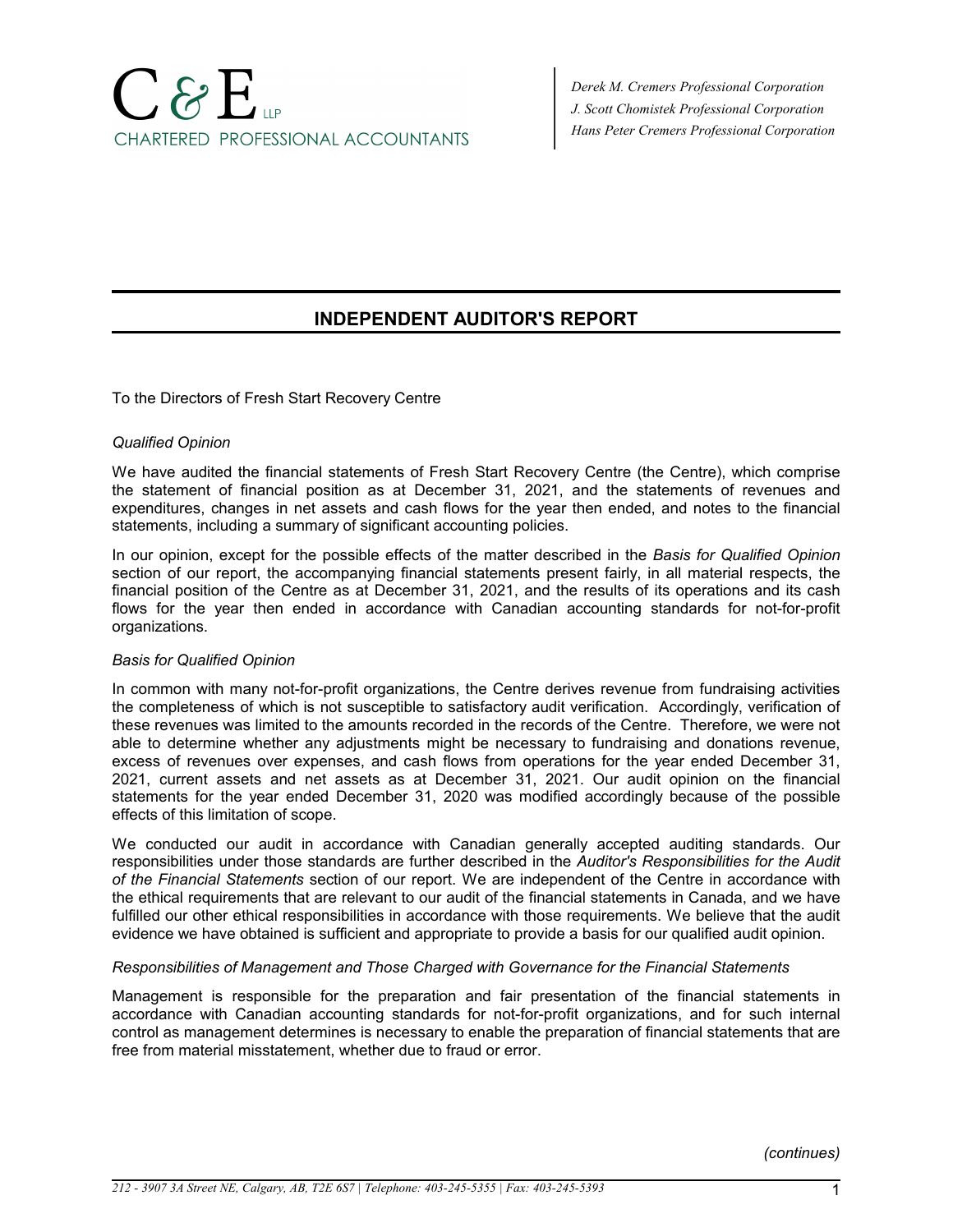#### Independent Auditor's Report to the Directors of Fresh Start Recovery Centre *(continued)*

In preparing the financial statements, management is responsible for assessing the Centre's ability to continue as a going concern, disclosing, as applicable, matters relating to going concern and using the going concern basis of accounting unless management either intends to liquidate the Centre or to cease operations, or has no realistic alternative but to do so.

Those charged with governance are responsible for overseeing the Centre's financial reporting process.

#### *Auditor's Responsibilities for the Audit of the Financial Statements*

Our objectives are to obtain reasonable assurance about whether the financial statements as a whole are free from material misstatement, whether due to fraud or error, and to issue an auditor's report that includes our opinion. Reasonable assurance is a high level of assurance, but is not a guarantee that an audit conducted in accordance with Canadian generally accepted auditing standards will always detect a material misstatement when it exists. Misstatements can arise from fraud or error and are considered material if, individually or in the aggregate, they could reasonably be expected to influence the economic decisions of users taken on the basis of these financial statements. As part of an audit in accordance with Canadian generally accepted auditing standards, we exercise professional judgment and maintain professional skepticism throughout the audit. We also:

- Identify and assess the risks of material misstatement of the financial statements, whether due to fraud or error, design and perform audit procedures responsive to those risks, and obtain audit evidence that is sufficient and appropriate to provide a basis for our opinion. The risk of not detecting a material misstatement resulting from fraud is higher than for one resulting from error, as fraud may involve collusion, forgery, intentional omissions, misrepresentations, or the override of internal control.
- Obtain an understanding of internal control relevant to the audit in order to design audit procedures that are appropriate in the circumstances, but not for the purpose of expressing an opinion on the effectiveness of the Centre's internal control.
- Evaluate the appropriateness of accounting policies used and the reasonableness of accounting estimates and related disclosures made by management.
- Conclude on the appropriateness of management's use of the going concern basis of accounting and, based on the audit evidence obtained, whether a material uncertainty exists related to events or conditions that may cast significant doubt on the Centre's ability to continue as a going concern. If we conclude that a material uncertainty exists, we are required to draw attention in our auditor's report to the related disclosures in the financial statements or, if such disclosures are inadequate, to modify our opinion. Our conclusions are based on the audit evidence obtained up to the date of our auditor's report. However, future events or conditions may cause the Centre to cease to continue as a going concern.
- Evaluate the overall presentation, structure and content of the financial statements, including the disclosures, and whether the financial statements represent the underlying transactions and events in a manner that achieves fair presentation.

We communicate with those charged with governance regarding, among other matters, the planned scope and timing of the audit and significant audit findings, including any significant deficiencies in internal control that we identify during our audit.

Calgary, Alberta C&E LLP Chartered Professional Accountants

May 3, 2022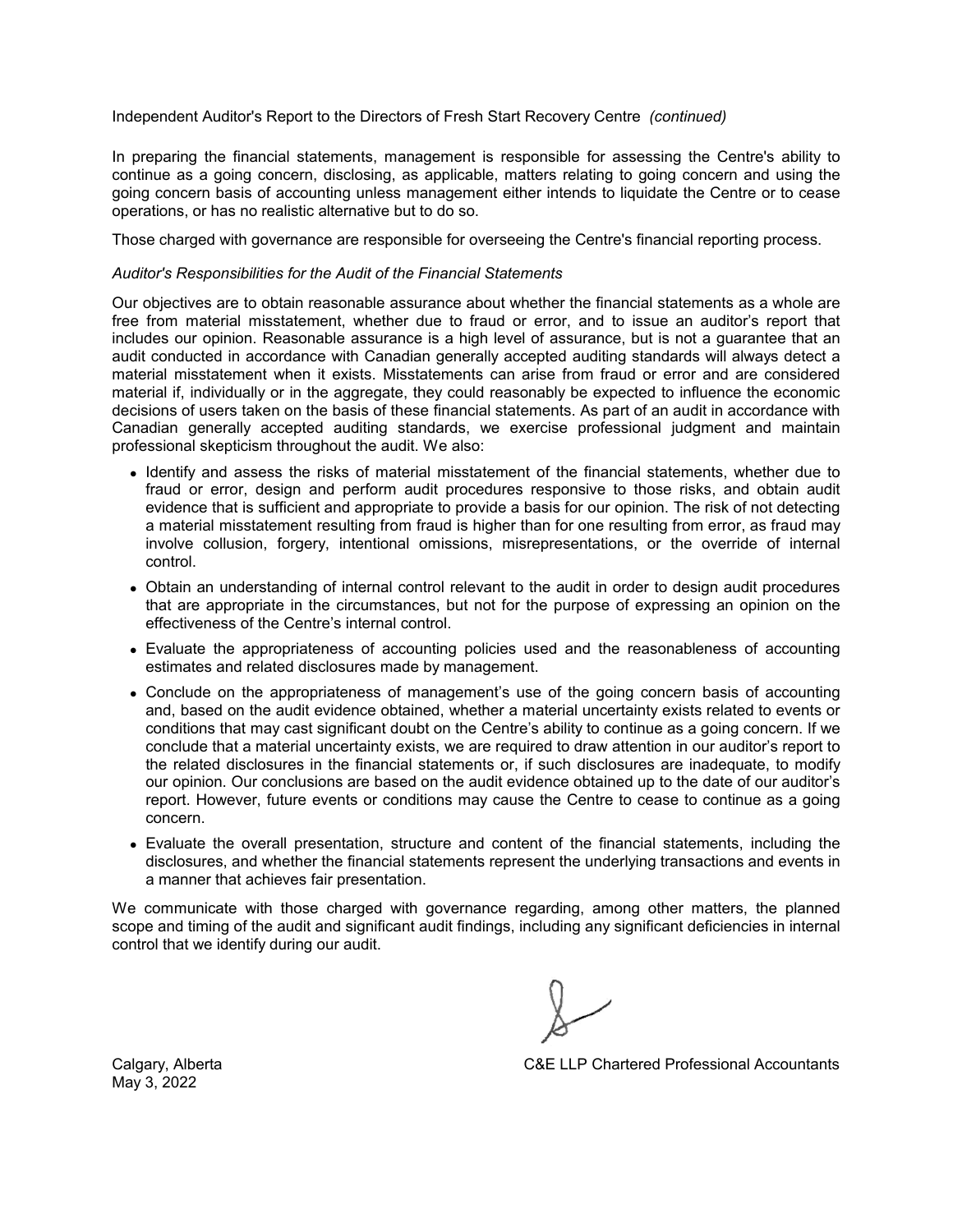# **FRESH START RECOVERY CENTRE**

# **Statement of Financial Position**

**December 31, 2021**

| <b>ASSETS</b><br><b>CURRENT</b><br>Cash<br>\$<br>\$<br>2,280,839<br>Restricted cash<br>685,935<br>Accounts receivable<br>290,166                                                          | 1,097,105<br>405,336<br>349,784 |
|-------------------------------------------------------------------------------------------------------------------------------------------------------------------------------------------|---------------------------------|
|                                                                                                                                                                                           |                                 |
| 200,000<br>Holdback receivable (Note 3)<br>Goods and services tax recoverable<br>18,624<br>1,150<br>Prepaid expenses                                                                      | 10,140<br>44,909                |
| 3,476,714<br>PROPERTY AND EQUIPMENT (Note 4)<br>10,576,876                                                                                                                                | 1,907,274<br>10,905,149         |
| \$14,053,590<br>\$12,812,423                                                                                                                                                              |                                 |
| <b>LIABILITIES AND NET ASSETS</b>                                                                                                                                                         |                                 |
| <b>CURRENT</b><br>\$<br>Accounts payable<br>169,838<br>\$<br>Security deposits<br>33,325<br>Current portion of long term debt (Note 5)<br>233,990<br>Deferred revenue (Note 6)<br>151,905 | 83,550<br>28,765                |
| 589,058                                                                                                                                                                                   | 112,315                         |
| <b>NET ASSETS</b><br><b>Operating Fund</b><br>2,465,682<br>Property and Equipment Fund<br>10,998,850                                                                                      | 1,400,951<br>11,299,157         |
| 13,464,532                                                                                                                                                                                | 12,700,108                      |
| 14,053,590<br>\$12,812,423<br>S.                                                                                                                                                          |                                 |

**ON BEHALF OF THE BOARD**

\_\_\_\_\_\_\_\_\_\_\_\_\_\_\_\_\_\_\_\_\_\_\_\_\_\_\_\_\_ *Director Dale Burstall, Treasurer*

**Conserved Chair** *Director* Craig Borgland, Board Chair

See notes to financial statements 3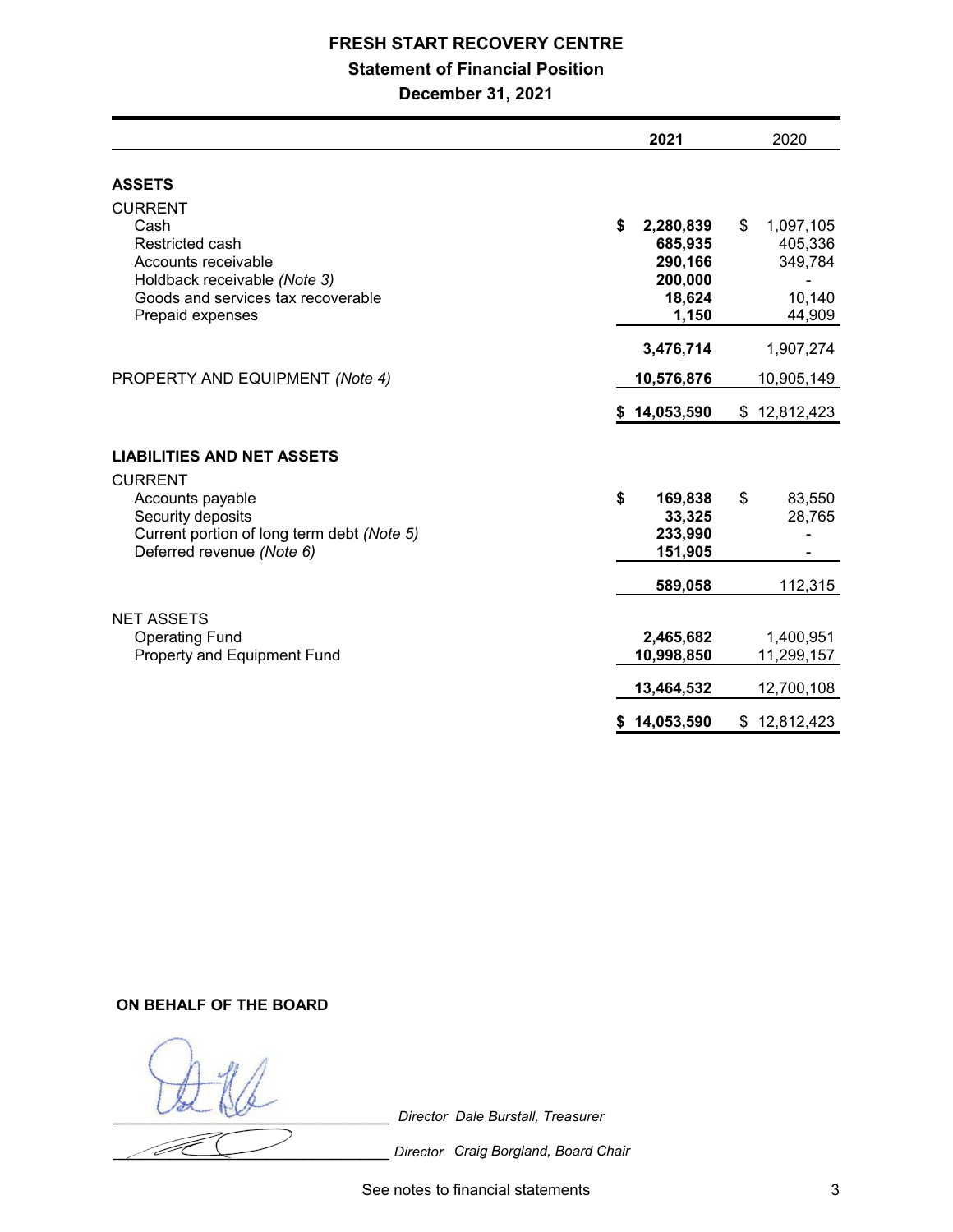# **FRESH START RECOVERY CENTRE Statement of Revenues and Expenditures**

**Year Ended December 31, 2021**

|                                                                                         | 2021            | 2020            |
|-----------------------------------------------------------------------------------------|-----------------|-----------------|
| <b>OPERATING FUND REVENUES</b><br>Alberta Health Services - Addiction and Mental Health |                 |                 |
| funding (Note 7)                                                                        | \$<br>2,385,268 | \$<br>1,475,586 |
| Accommodation                                                                           | 1,485,075       | 1,238,882       |
| Fundraising and donations                                                               | 1,189,180       | 1,239,840       |
| Provincial funding                                                                      | 491,932         |                 |
| Interest                                                                                | 9,459           | 1,884           |
| Government grants                                                                       | 2,700           | 22,900          |
| Restaurant and food truck sales                                                         |                 | 22,158          |
| COVID-19 government assistance (Note 9)                                                 |                 | 67,575          |
|                                                                                         | 5,563,614       | 4,068,825       |
| <b>OPERATING FUND EXPENDITURES</b>                                                      |                 |                 |
| Salaries and wages                                                                      | 3,813,735       | 2,209,065       |
| Program supplies                                                                        | 421,166         | 276,020         |
| Repairs and maintenance                                                                 | 337,641         | 127,822         |
| <b>Fundraising expenses</b>                                                             | 249,391         | 55,190          |
| Office and administrative                                                               | 234,882         | 125,274         |
| Utilities, phone and internet                                                           | 218,938         | 187,354         |
| Travel and vehicle                                                                      | 108,971         | 96,222          |
| Insurance                                                                               | 71,836          | 45,052          |
| <b>Professional fees</b>                                                                | 48,299          | 10,838          |
| <b>Consultant fees</b>                                                                  | 28,766          | 134,145         |
| Advertising and promotion                                                               | 23,077          |                 |
| Interest and bank charges                                                               | 10,814          | 11,348          |
|                                                                                         | 5,567,516       | 3,278,330       |
| <b>OPERATING FUND (DEFICIENCY) EXCESS</b>                                               | (3,902)         | 790,495         |

*(continues)*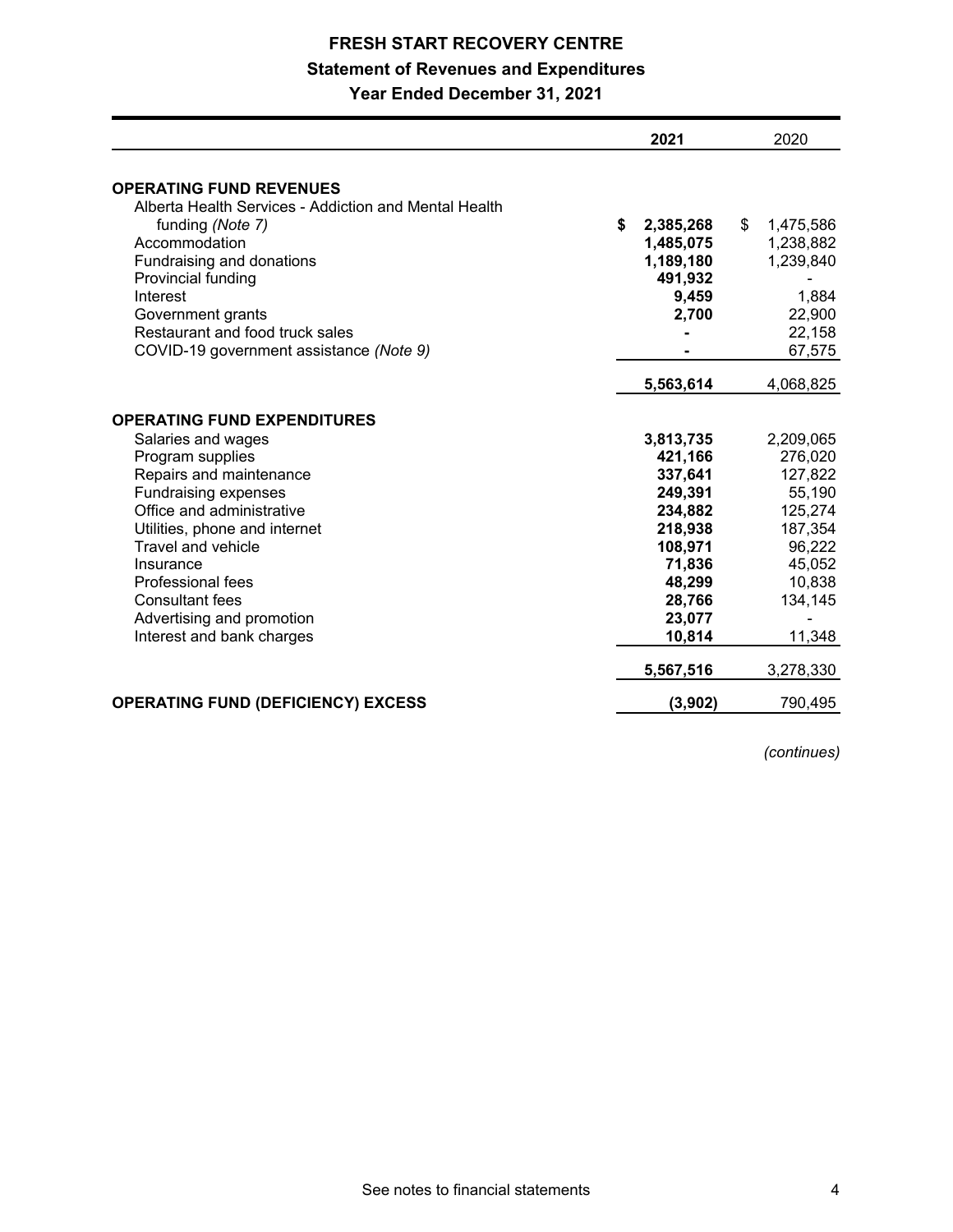# **FRESH START RECOVERY CENTRE Statement of Revenues and Expenditures** *(continued)* **Year Ended December 31, 2021**

|                                                 | 2021            | 2020         |
|-------------------------------------------------|-----------------|--------------|
|                                                 |                 |              |
| PROPERTY AND EQUIPMENT FUND REVENUES            |                 |              |
| Gain on disposal of property and equipment      | 25,309          | 1,438        |
| Interest                                        |                 | 2,817        |
| Other property and equipment funding            |                 | 275,000      |
|                                                 | 25,309          | 279,255      |
| <b>PROPERTY AND EQUIPMENT FUND EXPENDITURES</b> |                 |              |
| Amortization of property and equipment          | 164,508         | 171,099      |
| Cafe write-down                                 |                 | 125.000      |
|                                                 | 164,508         | 296,099      |
| <b>PROPERTY AND EQUIPMENT FUND DEFICIENCY</b>   | (139,199)       | (16, 844)    |
| TOTAL (DEFICIENCY) EXCESS OF REVENUES OVER      |                 |              |
| <b>EXPENDITURES</b>                             | (143, 101)<br>5 | 773,651<br>S |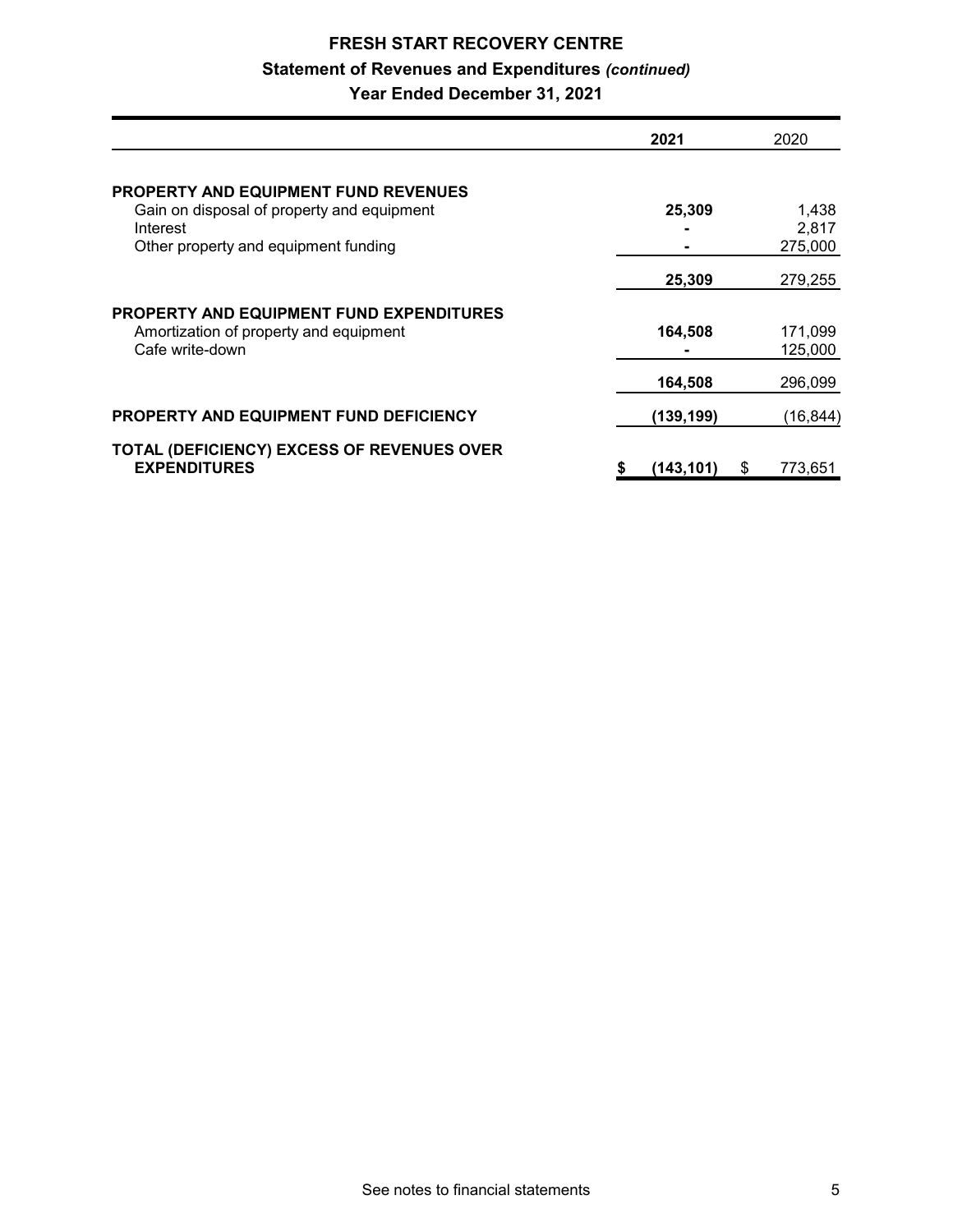# **FRESH START RECOVERY CENTRE Statement of Changes in Net Assets Year Ended December 31, 2021**

|                                                                                                   | Property and<br>Equipment<br>Operating<br>Fund<br>Fund |           |  | 2021                                      | 2020 |                            |  |         |
|---------------------------------------------------------------------------------------------------|--------------------------------------------------------|-----------|--|-------------------------------------------|------|----------------------------|--|---------|
| <b>NET ASSETS - BEGINNING OF YEAR</b>                                                             | \$.                                                    | 1.400.951 |  | $$11,299,157$ $$12,700,108$ $$11,926,457$ |      |                            |  |         |
| (Deficiency) excess of revenues over<br>expenditures                                              |                                                        | (3,902)   |  | (139, 199)                                |      | (143, 101)                 |  | 773,651 |
| Interfund transfer                                                                                |                                                        | 161,108   |  | (161, 108)                                |      | ٠                          |  |         |
| Net assets from Lethbridge & Community<br><b>Addictions Treatment Society</b><br>(LCATS) (Note 3) |                                                        | 907.525   |  |                                           |      | 907,525                    |  |         |
| <b>NET ASSETS - END OF YEAR</b>                                                                   | \$                                                     | 2.465.682 |  | \$10,998,850                              |      | $$13,464,532 \$12,700,108$ |  |         |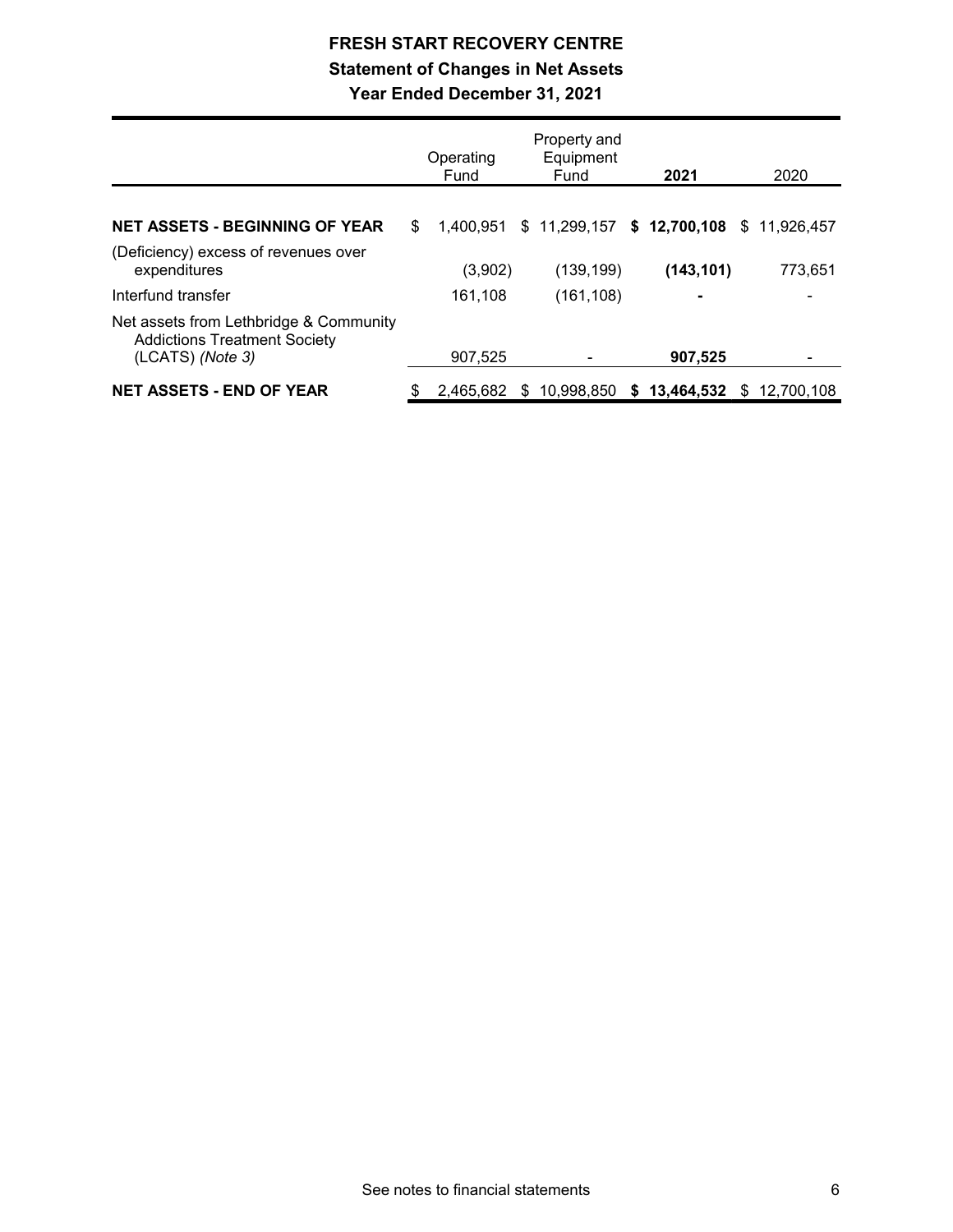# **FRESH START RECOVERY CENTRE Statement of Cash Flows Year Ended December 31, 2021**

|                                                                                        | 2021             | 2020            |
|----------------------------------------------------------------------------------------|------------------|-----------------|
|                                                                                        |                  |                 |
| <b>OPERATING ACTIVITIES</b><br>Total (deficiency) excess of revenues over expenditures | \$<br>(143, 101) | \$<br>773,651   |
| Items not affecting cash:                                                              |                  |                 |
| Amortization of property and equipment                                                 | 164,508          | 171,099         |
| Cafe write-down                                                                        |                  | 125,000         |
| Gain on disposal of property and equipment                                             | (25, 309)        | (1, 438)        |
|                                                                                        | (3,902)          | 1,068,312       |
| Changes in non-cash working capital:                                                   |                  |                 |
| Restricted cash                                                                        | (280, 599)       | 197,224         |
| Accounts receivable                                                                    | 59,618           | (86, 476)       |
| Accounts payable                                                                       | 86,288           | (9,250)         |
| Prepaid expenses                                                                       | 43,759           | (37,605)        |
| Goods and services tax recoverable                                                     | (8, 484)         | 3,310           |
| Deferred revenue (Note 6)                                                              | 151,905          |                 |
| Security deposits                                                                      | 4,560            | 18,640          |
|                                                                                        | 57,047           | 85,843          |
| Cash flow from operating activities                                                    | 53,145           | 1,154,155       |
| <b>INVESTING ACTIVITIES</b>                                                            |                  |                 |
| Purchase of property and equipment                                                     | (137, 605)       | (11, 914)       |
| Proceeds on disposal of property and equipment                                         | 326,679          | 27,089          |
| Cash flow from investing activities                                                    | 189,074          | 15,175          |
|                                                                                        |                  |                 |
| <b>FINANCING ACTIVITIES</b>                                                            |                  |                 |
| Repayment of bank indebtedness                                                         |                  | (554, 825)      |
| Proceeds from merger with LCATS (Note 3)                                               | 707,525          |                 |
| Proceeds from long term financing (Note 5)                                             | 240,000          |                 |
| Repayment of long term debt (Note 5)                                                   | (6,010)          |                 |
| Cash flow from (used by) financing activities                                          | 941,515          | (554, 825)      |
| <b>INCREASE IN CASH FLOW</b>                                                           | 1,183,734        | 614,505         |
| Cash - beginning of year                                                               | 1,097,105        | 482,600         |
| <b>CASH - END OF YEAR</b>                                                              | \$<br>2,280,839  | \$<br>1,097,105 |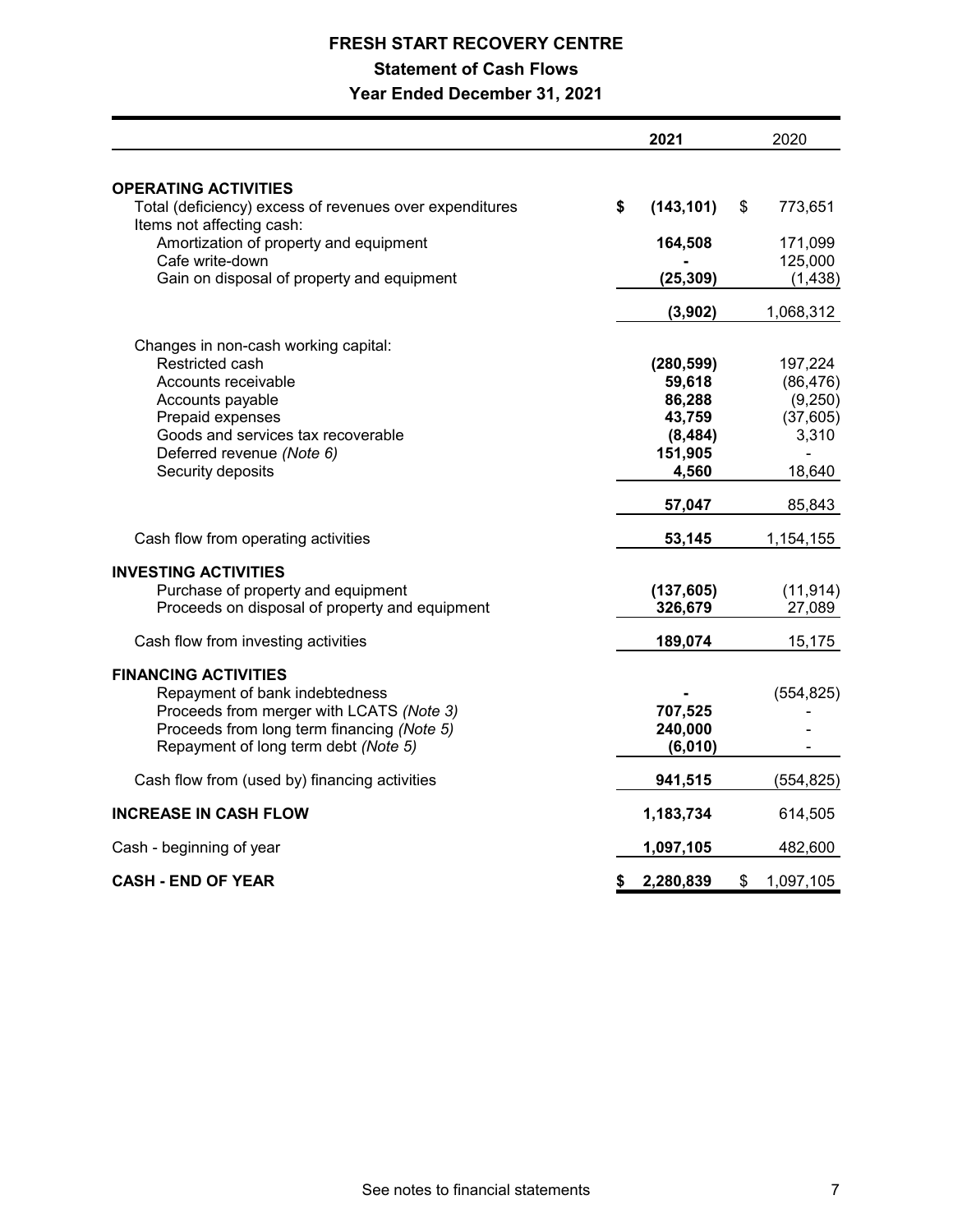## 1. DESCRIPTION OF OPERATIONS

Fresh Start Recovery Centre (the Centre) is a not-for-profit organization providing rehabilitation services to the community. The Centre is registered as a charity and is incorporated under the Societies Act of the Province of Alberta. The Centre is exempt from income taxes pursuant to section 149(1)(l) of the Income Tax Act; accordingly, no provision for income taxes has been provided for in these financial statements.

# 2. SUMMARY OF SIGNIFICANT ACCOUNTING POLICIES

### Basis of presentation

The financial statements were prepared in accordance with Canadian accounting standards for notfor-profit organizations (ASNPO).

#### Fund accounting

Fresh Start Recovery Centre follows the restricted fund method of accounting for contributions.

The Operating Fund accounts for the Centre's program delivery and administrative activities. This fund reports unrestricted resources and restricted contributions intended only for operations.

The Property and Equipment Fund reports the assets, liabilities, revenues and expenditures related to the Centre's capital assets and building expansion campaigns.

#### Cash and cash equivalents

Cash includes cash and cash equivalents. Cash equivalents are investments in treasury bills and are valued at cost plus accrued interest. The carrying amounts approximate fair value because they have maturities at the date of purchase of less than ninety days.

### Revenue recognition

Restricted contributions intended only for general operations are recognized as revenue of the Operating Fund in the year in which the related expenses are incurred. All other restricted contributions are recognized as revenue of the Property and Equipment Fund.

Unrestricted contributions are recognized as revenue of the Operating Fund in the year received or receivable if the amount to be received can be reasonably estimated and collection is reasonably assured.

Investment income earned on building campaign resources is recognized as revenue of the Property and Equipment Fund. Other investment income is recognized as revenue of the Operating Fund when earned.

The Centre recognizes earned revenues in the Operating Fund when all the following conditions are met:

- services are provided to customers
- there is clear evidence that an arrangement exists
- amounts are fixed or can be determined
- the ability to collect is reasonably assured.

*(continues)*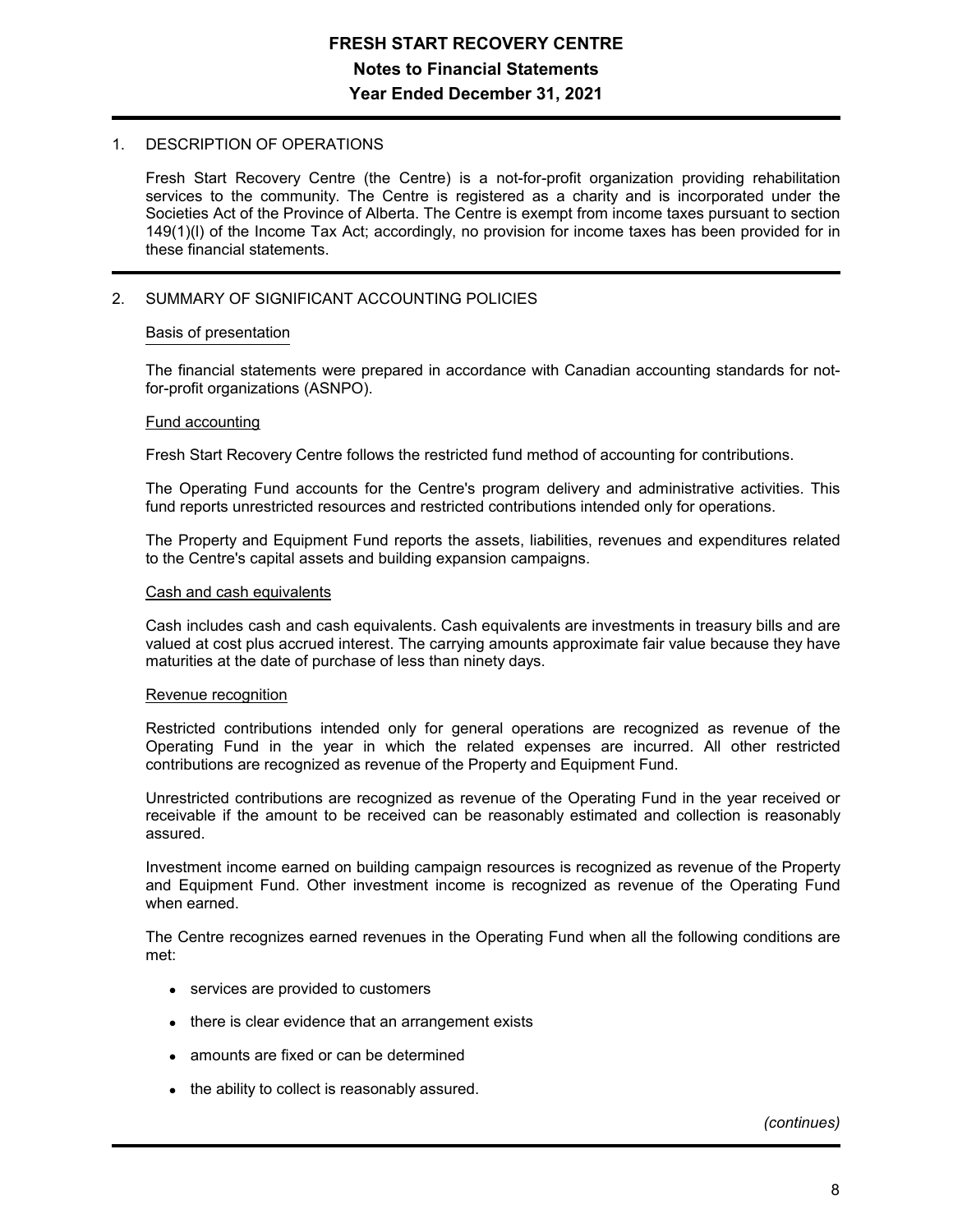## 2. SUMMARY OF SIGNIFICANT ACCOUNTING POLICIES *(continued)*

#### Donated services and materials

The value of donated materials and services is recorded only when the value of such contributions can be reasonably determined, and only when the materials and services would normally have been purchased by the Centre in the course of operations.

## Property and equipment

Property and equipment are stated at cost less accumulated amortization. Assets are amortized over their estimated useful lives at the following rates and methods:

| Buildings               | $1\%$      | declining balance method |
|-------------------------|------------|--------------------------|
| Leasehold improvements  | 5 vears    | straight-line method     |
| Motor vehicles          | 30%        | declining balance method |
| Computer equipment      | 30%        | declining balance method |
| Furniture and equipment | <b>20%</b> | declining balance method |

The Centre regularly reviews its property and equipment to eliminate obsolete items, and for conditions that indicate impairment. Capital additions over \$2,500 are capitalized.

#### Financial instruments

Financial instruments are recorded at fair value when acquired or issued, with the exception of related party transactions that are measured at the carrying amount or exchange amount, as appropriate. In subsequent periods, financial assets with actively traded markets are reported at fair value, with any unrealized gains and losses reported in income. All other financial instruments are reported at amortized cost, and tested for impairment at each reporting date. Transaction costs are recognized as an expense in the period incurred for all financial instruments subsequently measured at fair value. Financial instruments that are subsequently measured at amortized cost are adjusted by the transaction costs and financing fees that are directly attributable to their organization, issuance or assumption.

All financial assets and financial liabilities are measured at amortized cost, unless otherwise noted.

#### Measurement uncertainty

When preparing financial statements according to ASNPO, management makes estimates and assumptions relating to:

- reported amounts of revenues and expenses
- reported amounts of assets and liabilities
- disclosure of contingent assets and liabilities.

Estimates are based on a number of factors including historical experience, current events and actions that the Centre may undertake in the future, and other assumptions that management believes are reasonable under the circumstances. By their nature, these estimates are subject to measurement uncertainty and actual results could differ. In particular, estimates are used in accounting for certain items such as revenues, allowance for doubtful accounts, useful lives of property and equipment, asset impairments, and legal contingencies.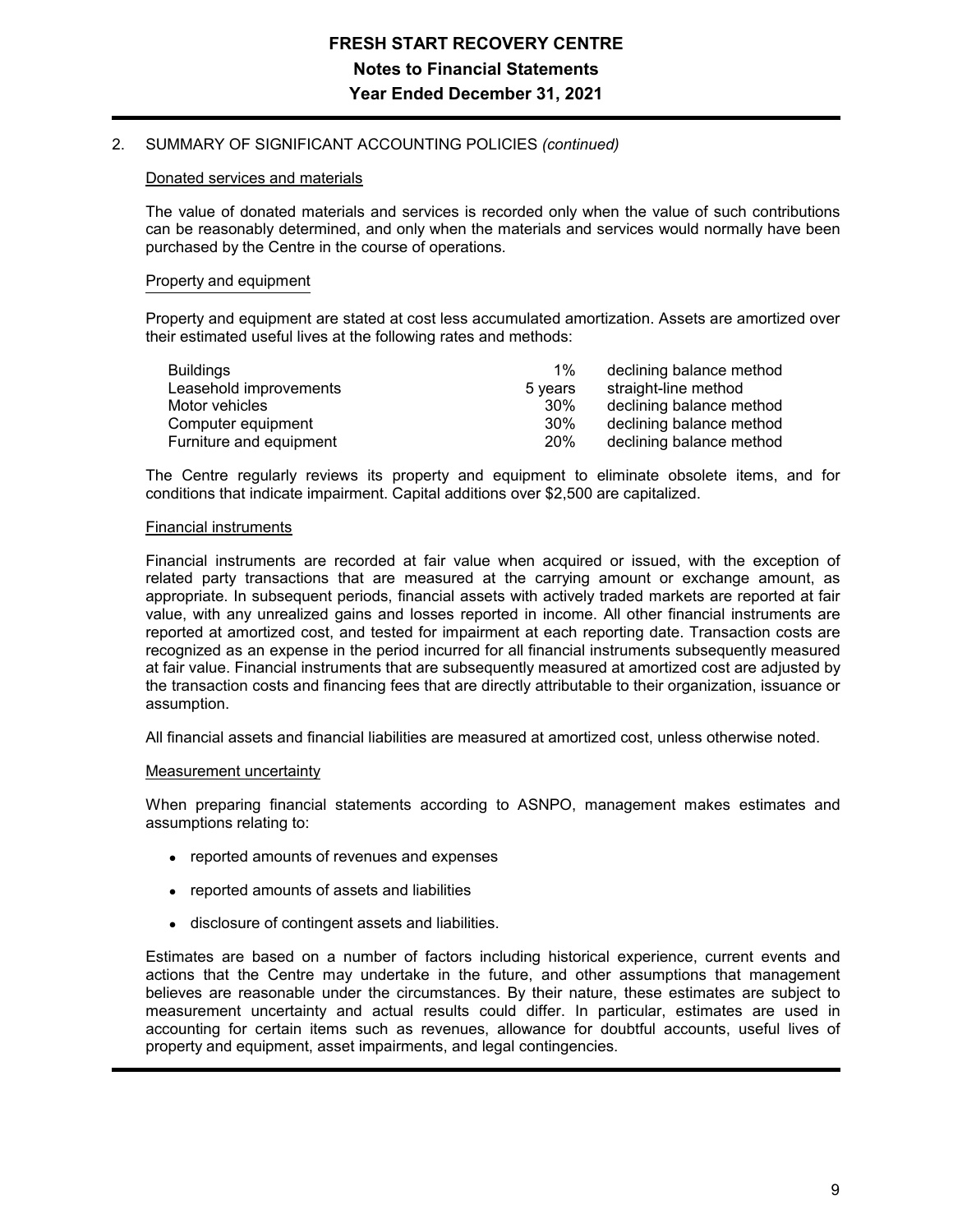# 3. LETHBRIDGE & COMMUNITY ADDICTIONS TREATMENT SOCIETY MERGER

A merger agreement between Lethbridge & Community Addictions Treatment Society (LCATS) and the Centre was completed on December 31, 2020. As a result of this agreement, all right, title and interest of LCATS were transferred to the Centre. This included \$707,525 in cash and cash equivalents and a \$200,000 cash holdback receivable for settlement costs. The holdback will be delivered to the Centre once the settlement has been closed.

# 4. PROPERTY AND EQUIPMENT

|                                                                                                 | Cost                                                         | Accumulated<br>amortization                 | 2021<br>Net book<br>value |                                                       | 2020<br>Net book<br>value                                    |
|-------------------------------------------------------------------------------------------------|--------------------------------------------------------------|---------------------------------------------|---------------------------|-------------------------------------------------------|--------------------------------------------------------------|
| Land<br><b>Buildings</b><br>Leasehold improvements<br>Furniture and equipment<br>Motor vehicles | \$<br>1,300,000<br>9,795,644<br>85,303<br>960,689<br>112,167 | \$<br>843,982<br>8,530<br>764,658<br>82,578 | \$                        | 1,300,000<br>8,951,662<br>76,773<br>196,031<br>29,589 | \$<br>1,300,000<br>9,017,441<br>262,122<br>242,962<br>48,260 |
| Computer equipment                                                                              | 183,122<br>12,436,925                                        | \$<br>160,301<br>1,860,049                  | S.                        | 22,821<br>10,576,876                                  | \$<br>34,364<br>10,905,149                                   |

# 5. LONG TERM DEBT

|                                                                                                                                                                                                                               |   | 2021      |
|-------------------------------------------------------------------------------------------------------------------------------------------------------------------------------------------------------------------------------|---|-----------|
| Calgary Foundation loan bearing interest at 3.5% per annum,<br>repayable in monthly blended payments of \$3,700. The loan<br>matures on November 30, 2026 and is secured by specific<br>property located at 411 41 Avenue SW. | S | 233.990   |
| Amounts payable with one year                                                                                                                                                                                                 |   | (233.990) |
|                                                                                                                                                                                                                               |   |           |

Calgary Foundation loan was taken to fund a solar panel project to be started in 2022. The project was abandoned subsequent to year-end due to a delay in federal government grant funding.

# 6. DEFERRED REVENUE

Deferred contributions represent unspent resources subject to externally imposed restrictions requiring that funds be used for specific purposes, and comprise the following:

|                                                                                                   | 2021                                         |  |
|---------------------------------------------------------------------------------------------------|----------------------------------------------|--|
| Balance, beginning of year<br>Contributions received in the year<br>Amounts recognized as revenue | S<br>$\blacksquare$<br>399,900<br>(247, 995) |  |
| Balance, end of year                                                                              | 151.905                                      |  |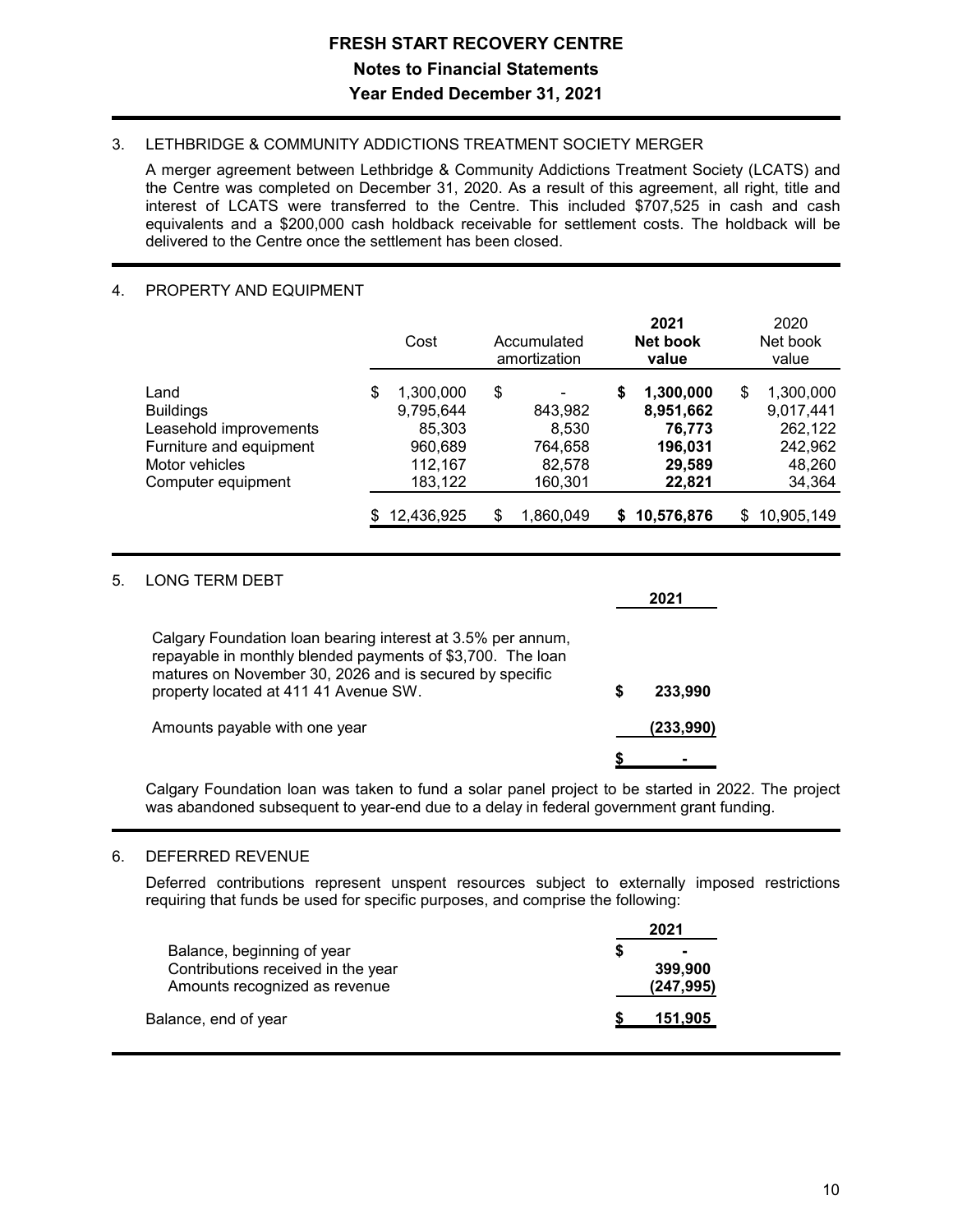## 7. ALBERTA HEALTH SERVICES ADDICTION AND MENTAL HEALTH FUNDING

In 2020, the Centre entered into a three-year funding agreement with Alberta Health Services (AHS) for Residential Addiction Treatment Activities (RATA). The agreement provides for fixed funding for up to 30 patients at any given time, and use of the funds is restricted for the purpose of providing residential addiction treatment services to support clients and community in addressing substance abuse and process addiction related issues. The Centre is required to meet certain interim reporting requirements in order to continue to receive this funding for the duration of the contract.

In 2021, the Centre merged with LCATS which brought on a pre-existing two-year contract with AHS. AHS provides for fixed funding for up to 23 patients at any given time.

RATA funding received by the Centre in the current fiscal year totaled \$2,385,268 (2020 - \$1,475,586), which is included as revenue recognized in the Operating Fund. The contract for the 2021 and 2020 funding cycle ends in April 2023 and March 2022 respectively. AHS has the option to further extend the funding agreement for up to three additional years.

## 8. TRANSFER OF PROPERTY AND EQUIPMENT TO THE PROVINCE OF ALBERTA

In 2017 the Government of Alberta moved from a grant to an investment funding strategy, and as a result ownership of the Centre's two residential facilities was transferred in 2019. The Centre has agreed to operate the facilities under an initial 25 year lease agreement for consideration of \$1 per year. The Centre will have the option to renew the lease for up to two consecutive renewal terms of ten years each and remains responsible for all associated operational activities.

## 9. COVID-19

The COVID-19 pandemic has severely impacted economies around the world, including those in which the Centre operates. Measures taken to contain the spread of the virus, including travel bans, social distancing mandates, and required closures of non-essential services have created significant disruptions in the operations of many businesses and not-for-profit organizations.

The Centre's 2021 fiscal year was significantly impacted by the pandemic, resulting in its eligibility for support through government subsidy programs.

Management expects that operations will continue to be affected while COVID-19 remains a significant public health risk. Because the total duration and economic severity of the pandemic remains unclear as at the date of the auditor's report, it is not possible to reliably estimate the impact on the financial position and operations of the Centre's future periods.

### 10. FINANCIAL INSTRUMENTS

The Centre is exposed to various risks through its financial instruments and has a comprehensive risk management framework to monitor, evaluate and manage these risks. The following analysis provides information about the Centre's risk exposure and concentration as of December 31, 2021.

*(continues)*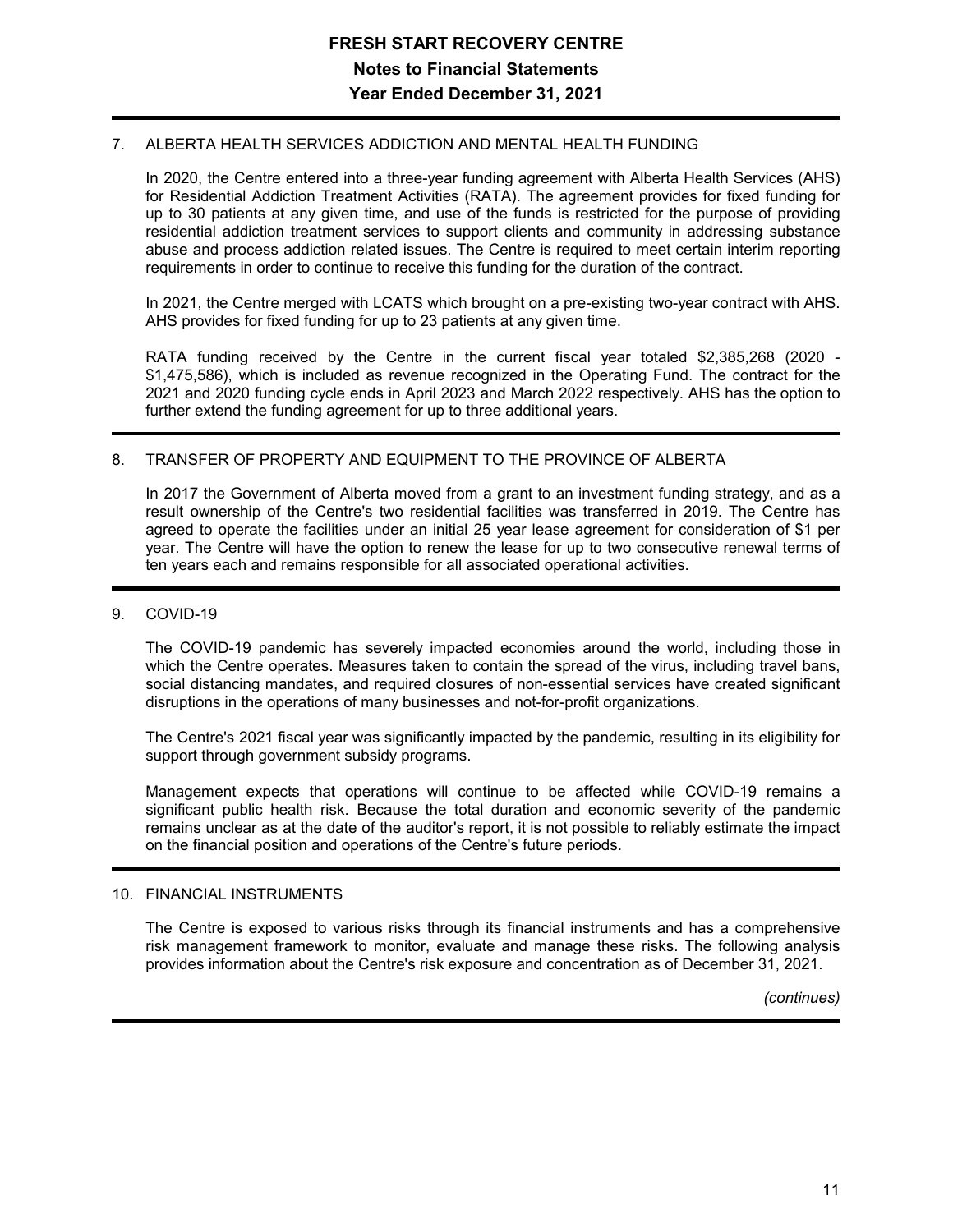## 10. FINANCIAL INSTRUMENTS *(continued)*

### Credit risk

Credit risk arises from the potential that a counter party will fail to perform its obligations. The Centre is exposed to credit risk from customers. In order to reduce its credit risk, the Centre reviews a new customer's credit history before extending credit and conducts regular reviews of its existing customers' credit performance. An allowance for doubtful accounts is established based upon factors surrounding the credit risk of specific accounts, historical trends and other information. The Centre has a significant number of customers which minimizes concentration of credit risk.

### Liquidity risk

Liquidity risk is the risk that an entity will encounter difficulty in meeting obligations associated with financial liabilities. The Centre is exposed to this risk mainly in respect of its receipt of funds from its customers and other related sources, and accounts payable.

Unless otherwise noted, it is management's opinion that the Centre is not exposed to other significant risks arising from these financial instruments.

# 11. COMPARATIVE FIGURES

Some of the comparative figures have been reclassified to conform to the current year's presentation.